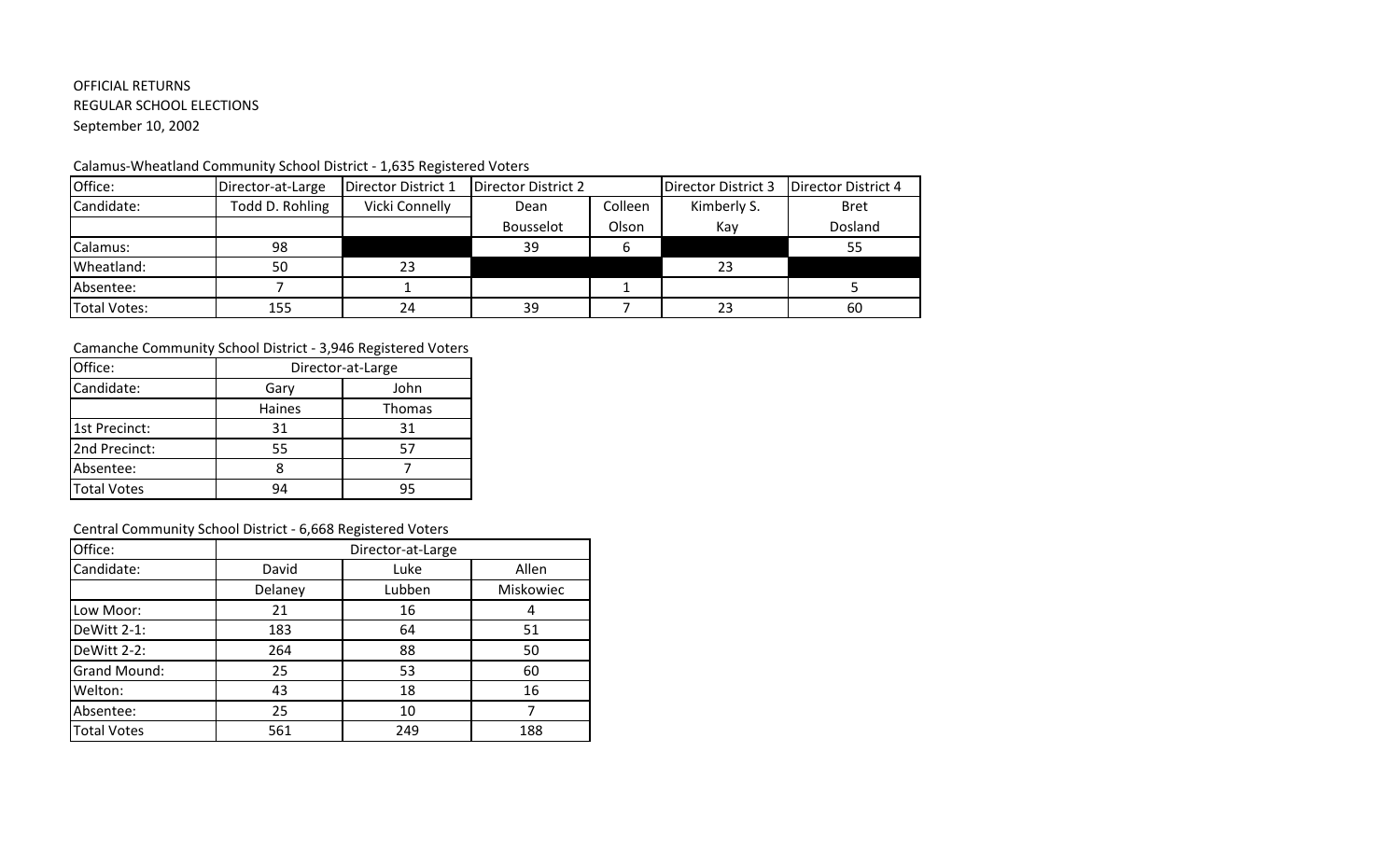| Office:               | Director-at-Large |          | Proposition "D" |       |
|-----------------------|-------------------|----------|-----------------|-------|
| Candidate:            | Lester A.         | James J. | Yes             | No.   |
|                       | Shields           | Tuisl    |                 |       |
| Ward 1-All Precincts: | 261               | 217      | 144             | 269   |
| Ward 2-All Precincts: | 407               | 383      | 330             | 291   |
| Ward 3-All Precincts: | 515               | 475      | 422             | 373   |
| Ward 4-All Precincts: | 570               | 516      | 428             | 452   |
| Absentee:             | 214               | 187      | 119             | 156   |
| <b>Total Votes</b>    | 1,967             | 1,778    | 1,443           | 1,541 |

Clinton Community School District - 20,231 Registered Voters

Delwood Community School District - 873 Registered Voters

| Office:            | Director-at-Large |         | Director District 2 |       |
|--------------------|-------------------|---------|---------------------|-------|
| Candidate:         | Rhonda            | Jean A. | Paul                | Greg  |
|                    | Denger            | Whitney | Miller              | Rorah |
| Delmar:            | 109               | 123     | 114                 | 119   |
| Elwood:            | 72                | 27      | 74                  | 26    |
| Absentee:          | 13                | 17      | 17                  | 14    |
| <b>Total Votes</b> | 194               | 167     | 205                 | 159   |

# Northeast Community School District - 2,343 Registered Voters

| Office:                 | Director-at-Large          |        |  |
|-------------------------|----------------------------|--------|--|
| Candidate:              | William P.<br><b>Brent</b> |        |  |
|                         | Costello                   | Seeser |  |
| <b>Precinct Totals:</b> | 105                        | 48     |  |
| Absentee:               |                            |        |  |
| <b>Total Votes</b>      | 111                        |        |  |